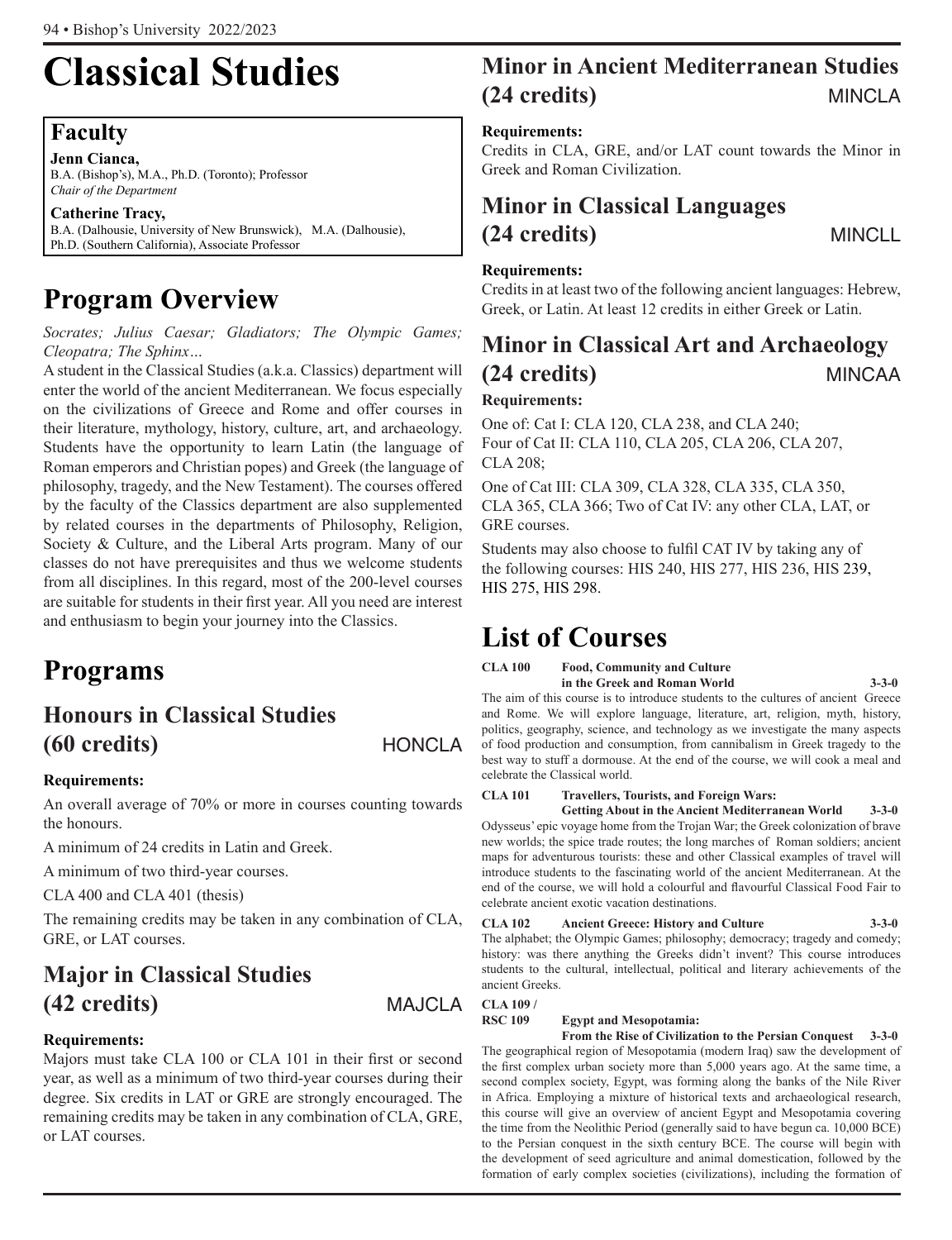the first cities, the first writing systems, and major building projects in the form of temples and pyramids. In addition to examining the lives and the political careers of important historical characters, the course will also explore the religious beliefs and the techniques of astronomy, medicine and warfare prevalent at the time.

#### **CLA 110 The Art and Archaeology of Ancient Egypt 3-3-0**

A survey of the art and architecture of ancient Egypt, from the Pyramids to the Valley of the Kings, and an introduction to the archaeological discoveries made in Egypt in the twentieth and twenty-first centuries.

#### **CLA 112 /**

#### **RSC 120 Ancient Greek Mythology 3-3-0**

The origin and development of Greek mythology, and the importance of myths in understanding ancient literature and religion: theories of myth, cult and ritual, mystery religions, the epic tradition. Greek sources are read in translation.

**CLA 113 Classical Mythology: The Greek Influence on Rome 3-3-0** Myth and tragedy, myth and history, lyric poetry, Roman mythology. Greek and Latin sources are read in translation.

### **CLA 120 An Introduction to Classical Archaeology 3-3-0**

A survey of the history of classical archaeology from the discoveries of Schliemann at Troy and Evans at the Palace of Knossos to a study of the techniques of modern field archaeology.

**CLA 130 Sports and Games in the Ancient World 3-3-0** The Olympic Games in ancient Greece and the chariot races in Rome's Circus Maximus allowed athletes to compete and spectators to enjoy themselves under the hot Mediterranean sun. Athletic training was useful in preparing men for war, but women also trained and competed in sports events. People of the ancient past liked to amuse themselves just as we do today, but dramatic festivals and even gladiatorial combat had religious origins. In this course we will use the sporting and recreational activities of the Greeks and Romans and their Mediterranean neighbours as a lens to reveal aspects of these ancient societies.

**CLA 150 The Ancient World in Film and Television 3-3-0** Movies and television have shaped our ideas about Greek and Roman myth, history and civilization. In this course we will study "sword and sandal" films and television as popular art forms and their relation to the ancient literary and visual sources.

#### **CLA 160 Rome: The Republic 3-3-0**

The social, political and cultural events of the Roman Republic, including the exploits of Hannibal, Julius Caesar, Cleopatra, and others.

#### **CLA 170 Greek and Latin Terminology for Medicine and the Life Sciences 3-3-0**

This course teaches the Latin and Greek roots of scientific terminology in order to help students understand the technical vocabulary of medicine, biology, and other life sciences. Better understanding of the scientific terms also improves students ability to communicate with specialists and with the general public.

#### **CLA 201 /**

#### **HIS 201 Ancient Slavery and its Legacy 3-3-0**

Slavery was ubiquitous in ancient Greece and Rome due largely to frequent warfare. This course will examine the ways that the institution of slavery influenced societal and class structures, the economies, and the moral attitudes of ancient Greek and Roman societies. We will also examine how ancient slavery influenced modern attitudes around slavery, and the differences between ancient and modern slavery.

*Open to first –year students.*

#### **CLA 202 The Classical Influence on Shakespeare 3-3-0**

Despite Ben Jonson's claim that Shakespeare had "small Latine and lesse Greek" the bard had a strong background in the Classics. The Greek biographer Plutarch, the Roman poet Ovid, and the Roman comic playwright Plautus are among the Classical sources that profoundly influenced his plays and poems. Students will read select works of Shakespeare alongside their Classical influences (read in English translation).

*Open to first-year students.*

#### **CLA 204 /**

#### **RSC 204 Women in Religion 3-3-0**

An investigation of the religious lives of early pagan, Jewish, and Christian women in the context of the Greco-Roman world. Literary and epigraphical sources from the fourth century BCE to the third century CE are analyzed in order to determine women's roles, rites and practices, with special attention to constructions of gender in the Graeco-Roman world.

*Open to first-year students.*

#### **CLA 205 Greek Art and Architecture**

Western art and architecture begin in ancient Greece. From miniature vases to monumental statues of ivory and gold, we will explore the creations of potters and painters, sculptors and architects, and study Greek art from the Bronze age to the time of Alexander the Great.

*Open to first-year students.*

## **CLA 206**

#### **RSC 203 Early Christian Art and Architecture 3-3-0**

This course examines the ways in which the Christians adapted elements from Greek, Roman, and Near Eastern art and architecture to their religious beliefs and requirements and also studies the development of this new Christian art in the Byzantine Empire. Major topics include: Catacomb art, early Christian and Byzantine architecture, mosaic and painting, manuscript illumination, textiles and decorative arts.

*Open to first-year students.*

## **CLA 207 Early Roman Art 3-3-0**

In this course we will begin with a study of the colourful wall paintings of Etruscan tombs, where men and women drink and dance, and panthers and lions guard the dead. Once rulers of Rome, the Etruscans and their art declined as the Roman Republic grew powerful. We will examine how the Romans developed an innovative art and architecture which expressed the values of their society. *Open to first-year students.*

## **CLA 208 Art and Architecture of Imperial Rome 3-3-0**

A survey of Roman art and architecture from the first century CE to the fourth century CE The course examines the use of art as propaganda and the tension between tradition and innovation in Roman Art. *Open to first-year students.*

#### **CLA 217 The Ancient Epic 3-3-0**

This course introduces students to the best epic poetry of the Greeks and Romans (poetry will be read in English translation). Sources to be studied may include the Iliad, Odyssey, Argonautica, Aeneid, and Metamorphoses. *Open to first-year students.* 

**CLA 219 Origin and Development of the Greek Tragic Theatre 3-3-0** Myth and tragedy in the Greek theatre, using representative tragedies of Aeschylus and Sophocles (in translation).

*Open to first-year students.*

## **CLA 223 /**

**POL 223 Democracy in the Ancient World 3-3-0**

The idea of government by the people is highly valued today, but it was first given the name of "demokratia" (democracy) in ancient Greece. The most famous example in Greece is Classical Athens, but democratic elements appeared in many other ancient states, including republican Rome. The course will examine popular participation in Athens, Rome, and various other ancient societies: how it began, who could participate, who was left out, and what ancient writers thought of it. *Open to first-year students.*

#### **CLA 229 War and Society in the Greek and Roman World 3-3-0** War, omnipresent in the ancient Mediterranean, will be used to reveal socioeconomic, religious, and cultural aspects of ancient Greek and Roman societies. Was war waged for economic motives (plunder, booty, supply in slaves, exploitation of local resources…)? Were there sacred wars? How did war affect art and architecture? How did encounters with other societies change the perception of war and bring about an evolution in warfare? How was war declared? What is known of diplomacy, peace-talks and treaties between allies or former enemies? This course is not about wars but about the impacts war had on society and how

society changed the ways to wage war. *Open to first-year students.*

#### **CLA 236 /**

**RSC 236 Death and Dying in the Ancient World 3-3-0**

This course explores the myths, rituals and beliefs associated with death and dying in antiquity. Topics to be covered include myths associated with the afterlife; books of the dead; magic and death rituals; and understandings of heaven, hell and judgement.

*Prerequisite: RSC 100 or RSC 101 or permission of instructor Open to first-year students.*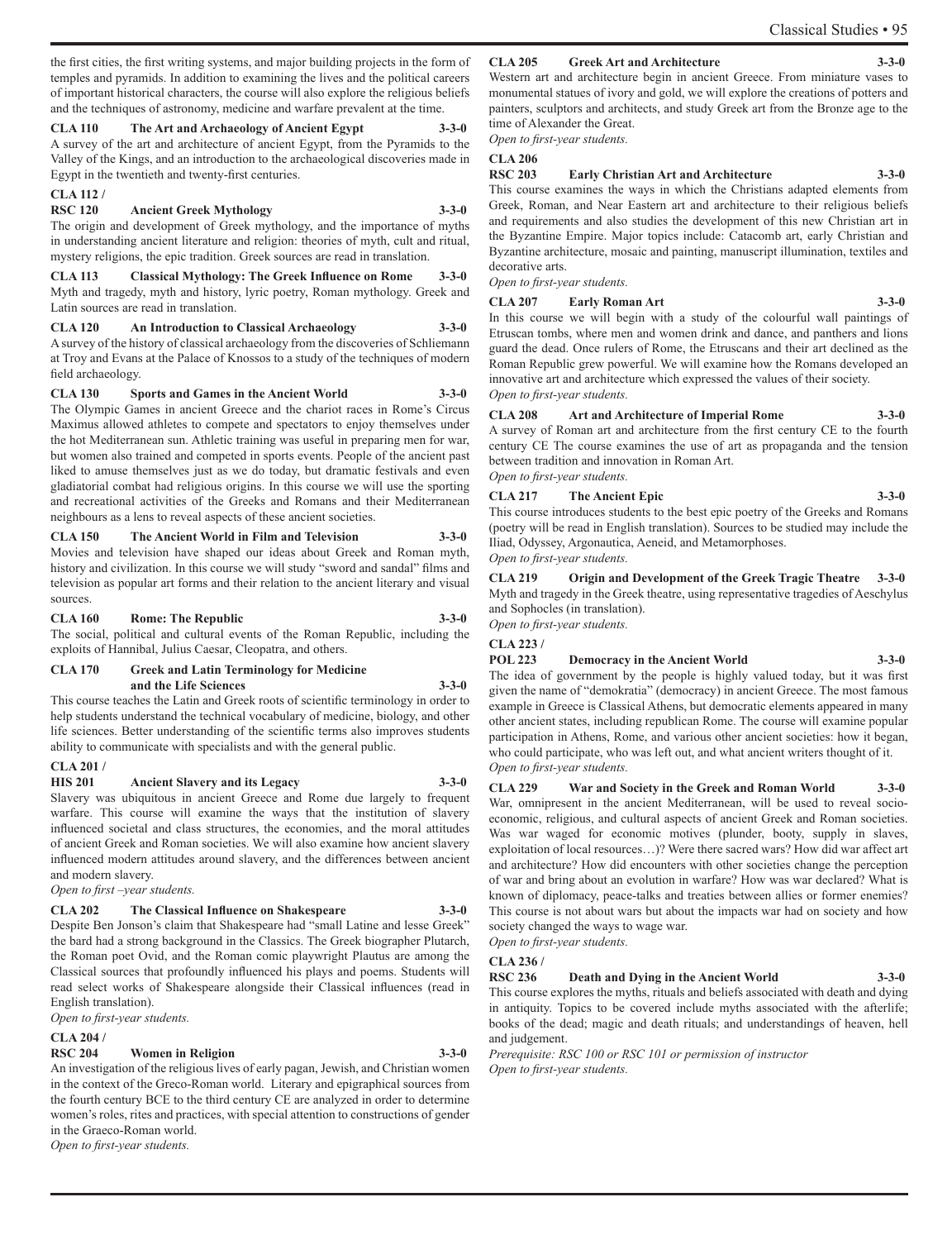#### **CLA 238 / FIH 238 /**

#### **RSC 238 Greece, Land of the Gods 3-3-0**

Greece, Land of the Gods" This course examines the sacred art and architecture of ancient Greece from Mycenae to Byzantium on site in Greece, and is offered in the Spring or Summer semester. After preliminary lectures on campus, students will spend two weeks traveling to the major sacred sites of mainland Greece. American students on US Federal aid cannot enrol in this course for credit.Open to first-year students. Instructor's permission required.

#### **CLA 239 Exploring Ancient Egypt 6-3-0**

The allure of ancient Egypt has gripped outsiders since the Greek historian Herodotus travelled to Egypt and wrote about their strange and impressive customs. This course proposes that the best way to understand the ancient Egyptians is by learning as you travel. Major themes of Egyptian civilization will be explored while visiting some of the most significant archaeological sites such as the cemetery at Saqqara, Giza, Karnak Temple and the Valley of the Kings. *American students on US Federal aid cannot enrol in this course for credit.*

*Open to first-year students. Instructor's permission required.*

**CLA 240 Signs of the Past: Archaeological Interpretation 3-3-0** A continuation of CLA 120 with the emphasis on the techniques and methodology of archaeology. Topics include the use of artifacts in creating chronologies and theories, preservation and conservation of sites, ethical questions and problems relating to archaeological excavation.

*Open to first-year students.*

#### **CLA 250 Sex and Gender in the Ancient World 3-3-0**

This course will look at the ways that women and men of the ancient Mediterranean world interacted with each other, and at how ideas about sexuality and gender roles affected people's lives. Topics to be examined will include marriage and divorce, conception and contraception, masculine and feminine ideals, gender and the law, sex and social class, the effects of gender on religious expression, homosexuality, private versus public life, what ancient doctors knew about sex, how to use magic to get a lover, and deviations from ancient sexual and gender norms. *Open to first-year students.* 

#### **CLA 261 Rome: The Emperors 3-3-0**

The social, political and cultural events under the emperors, featuring the Roman army, gladiatorial combat, religion, and other topics. *Open to first-year students.*

#### **CLA 271 /**

#### **PHI 271 Philosophy of Socrates & Plato 3-3-0**

A study of the character and teaching of Socrates as portrayed in Plato's early and middle dialogues. Emphasis will be on theory of education.

#### **CLA 272 /**

**PHI 272 Philosophy of Aristotle 3-3-0** A study of selected works of Aristotle with special emphasis on logic, metaphysics,

and the concept of substance.

## **CLA 280 /**

#### **RSC 280 Roman Religion 3-3-0**

This course examines the religion of the ancient Roman people, following the traditions and changes from the 8th century BCE to the Imperial period. Roman religion was very different from the monotheistic religions with which many of us are familiar today, but it was also significantly different from the mythology of the ancient Greeks, despite the Romans' willingness to absorb and adapt the Greek myths. Topics to be studied in this course will include the Roman concept of divinity, beliefs about the dead, religious and cult ritual, senatorial and imperial control of religion, emperor worship, divination and prophecy, festivals, and Roman responses to the introduction of foreign religions. *Open to first-year students*

#### **CLA 309 Study Abroad in the Mediterranean 6-6-0**

While studying abroad, students will examine the societies that occupied the ancient Mediterranean world. Through visits to archaeological sites, museums, and/or work on archaeological field projects, they will study the societies' religious and mortuary practices, economy, transportation routes, politics, and public and private life. Moreover, students will explore how these patterns evolved throughout time in response to landscape and environmental change that impacted movement, access, settlement occupation, and land use.

*American students on US Federal aid cannot enrol in this course for credit. Instructor's permission required*

#### **CLA 320 The Roman Family 3-3-0**

#### This seminar course examines the characteristics and influences of the Roman "familia" (which included not only the extended family but also slaves and freed slaves) within Republican and Imperial Roman society. We will read primary sources (in translation) as well as modern scholarship.

*Prerequisite: a previous Classics course or permission of the instructor*

#### **CLA 321 Laws and Outlaws in Ancient Rome 3-3-0**

This seminar course will focus on Roman law and order, and on those who broke the law or challenged Roman hegemony. A series of case studies will cover some of the well-known villains of Roman history, as well as those who perpetrated private crimes. We will study Rome's response to threats to public order, how the city of Rome was policed, and which elements of Roman society were most likely to become victims of crime. Readings will include ancient sources in translation (legal, literary, and epigraphical texts) as well as modern scholarship. *Prerequisite: At least two Classics courses or permission of the instructor.*

**CLA 325 The Classical Tradition: the Use and Abuse of Classics 3-3-0** The influence of ancient Greece and Rome on western culture has been powerful and enduring, but not always for the best reasons. This course will examine how a better understanding of the Classical world can help us reject some of the modern justifications for White supremacy and gender-based violence that endure today. Prerequisites: At least one first-year Classics and one second-year Classics course, or permission from instructor

### **CLA 332 /**

#### **RSC 332 Magic and Divination in the Ancient Near East 3-3-0** Since the 19th century, magic and divination have been subjects of great scholarly interest. This seminar course will examine how these phenomena were manifested in the region of what is today called the Middle East. We will also look at the supposed polemic against magic and divination In the Hebrew Bible (Old Testament), where calling someone a magician or diviner was a strategy for social control and definition, serving as an element in the construction of views about legitimate and illegitimate religious authority.

#### **CLA 335/**

**RSC 335 Sacred Space in the Ancient World 3-3-0**

How did the ancients experience their surroundings? How did their conceptions of space and place affect their relationships with their deities, their ancestors, and each other? From lofty temples to humble shrines, sacred mountains to grottoes, we will explore the intimate connection between sacred places and the development of ancient identity. Archaeological and literary data, as well as modern theories of space and place, will be examined.

*Prerequisites: At least two Classics courses or permission of the instructor.*

#### **CLA 336 Greeks, Romans, and Others 3-3-0**

"Hoi barbaroi" ("barbarians") was what the ancient Greeks called non-Greek foreigners, which originally included the Romans until the latter conquered Greece. At that point the term was redefined to mean neither Greek nor Roman. This seminar course will examine the ancient evidence for the peoples who came into contact with the Greeks and Romans. We will examine the ways in which Greek and Roman ethnocentrism and imperialism influenced their attitudes about foreigners, and how ancient prejudices relate to modern racism.

*Prerequisites: At least two Classics courses or permission of the instructor.*

#### **CLA 350/**

**RSC 350 The Goddess: History, Cult and Myth 3-3-0**

From Diana's bow to Athena's shield, from the fearsome wail of the Erinyes to the dulcet tones of the Muses, the sacred feminine in all its manifestations has fueled the imagination. How we in the modern world perceive the female divine, however, also reflects our own changing attitudes towards women. In this seminar course, we will examine the sacred feminine in art, archaeology, and literature, from Paleolithic Europe to contemporary America, with a view to understanding the construction of tropes of femininity both in ancient cultures and our own. Topics may include Near Eastern and Graeco-Roman goddesses, Hindu goddesses, gendered archaeology, the virgin Mary, modern goddess movements, and more! *Prerequisite: At least two Classics courses or permission of the instructor.*

#### **CLA 365 Topics in Classical Art and Archaeology 3-3-0**

This seminar course will explore topics and problems in Classical Art and Archaeology. Possible topics include: Roman provincial art and archaeology; Greek vase painting; gender and sexuality in ancient art; the archaeology of Periclean Athens; Agean Bronze Age archaeology; Classical relief sculpture. *Prerequisite: Permission of the instructor.*

### **CLA 380 Topics in Greek and Roman Drama 3-3-0**

This seminar course will concentrate on the nature of ancient drama, and will involve discussion of a selection of tragedies and/or comedies from the ancient Greek and Roman world.